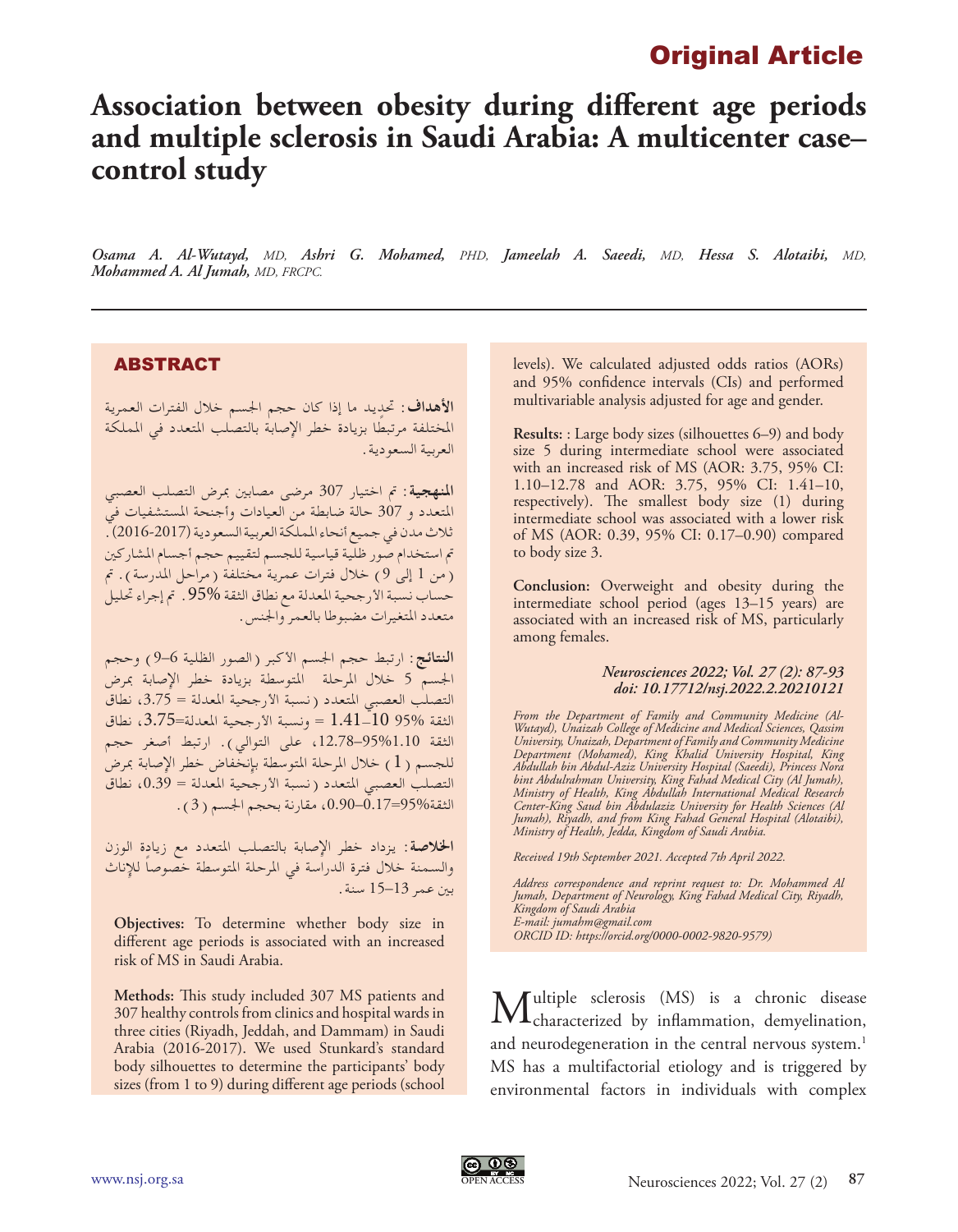genetic profiles.2-6 Obese individuals may have a higher risk of developing MS. A previous study showed that individuals with a body mass index (BMI) of more than 27 kg/m2 at age 20 years had twice the risk of developing MS than normal-weight individuals.7 Another study conducted in Norway involving individuals aged 5, 10, 15, 20, 25, and 30 years found that large body sizes (Stunkard's standard body silhouettes 6–9) were associated with an increased risk of MS compared to silhouette 3, particularly at age 25 among female participants.8 Information on risk factors such as obesity/overweight is essential for the prevention and control of MS. This type of information is particularly important for young people in Saudi Arabia—especially women, who are more frequently affected by MS. According to recent Saudi MS registry reports, MS cases are increasing.<sup>9</sup> Since there have been no changes in the genetic profiles of Saudi people, this increase is likely due to environmental factors. In this study, we aimed to assess whether body size during different age periods (expressed as school levels) is associated with an increased risk of MS in Saudi Arabia.

Methods. *Study design and settings.* This case–control study was conducted at 5 governmental hospitals in the 3 main cities of Saudi Arabia (2016-2017). King Fahad Medical City, King Saud Medical City, and King Fahad National Guard Hospital are tertiary hospitals located in Riyadh. King Fahad General Hospital is located in Jeddah. Dammam Central Hospital is located in Dammam. The total sample size was 614 participants divided equally between cases and controls, matched for age and gender.

*Participants.* The cases were patients diagnosed with MS according to the McDonald Criteria 2010 and recruited in the hospitals' neurological departments (clinics and wards). We included patients diagnosed with MS no more than 4 years previously, aged 18 years or older, and able to understand the administered questionnaire. We excluded patients diagnosed with MS more than 4 years previously and patients younger than 18 years.

The controls included healthy companions of patients in other departments (medicine, surgery, and pediatrics) with no history of MS and were matched

**Disclosure**. This study was funded in part by a grant from MENACTRIMS and by Sanofi-Aventis Group, DMCC branch, of Sanofi-Aventis Group SA.

to the cases in terms of age  $(\pm 3 \text{ years})$ , gender, and hospital. Controls with a history of MS or aged less than 18 years were excluded.

*Data collection.* We adopted a self-administered questionnaire for the purpose of this study and distributed it to the participants in clinics and wards. We used Stunkard's silhouettes to assess body sizes at different school levels. Primary, intermediate, secondary, and university levels corresponded to age groups 7–12, 13–15, 16–18, and 19–22 years, respectively. The silhouette scale uses body size codes 1 to 9, with 1 representing the smallest body size and 9 representing the largest, and it has frequently been used in research.<sup>8</sup> A body size code was obtained via self-selection of a body size that closely matched each participant's body image. Moreover, we used self-reported weight and height to estimate each participants' BMI at the time of the study and validate the silhouette questionnaire.

*Statistical analysis.* We used IBM SPSS Statistics version 21.0 (IBM Corp., Armonk, NY, USA) for the statistical analysis. We calculated the variables as frequencies and percentages. We also calculated the mean BMI for each body size. We defined a large body size as silhouettes 6–9 and compared body sizes 1, 2, 4, and 5 to body size 3 as a reference. We selected body size 3 as a reference because the mean BMI for each body size was within the normal range of body weight and because it was similar to that used in previous studies applying Stunkard's scale. This allowed us to compare our results with those of other studies. Owing to the small number of participants with larger body sizes, we created a large body size category by combining body sizes 6–9.

We calculated Spearman's rank correlations between BMI and body sizes at the time of the study. In unadjusted analysis, we assessed the associations between categorical variables using logistic regression for each school level. In multivariable analyses, we used conditional logistic regression adjusted for age and gender, with the cases and controls as dependent variables and body sizes 1, 2, 3 (reference), 4, 5, and 6–9 as independent variables for different school levels for all participants and for females only since there were sufficient participants for each body size. Two-tailed *p*-value of 0.05 was considered a strong evidence against the null hypothesis.

**Results.** The response rate was approximately 91% for both cases (307/336) and controls (307/340). The mean age for MS cases and healthy controls was 32.9 years with standard deviation (SD) of (8.8) and (8.6) respectively, and female to male ratio was 3:1.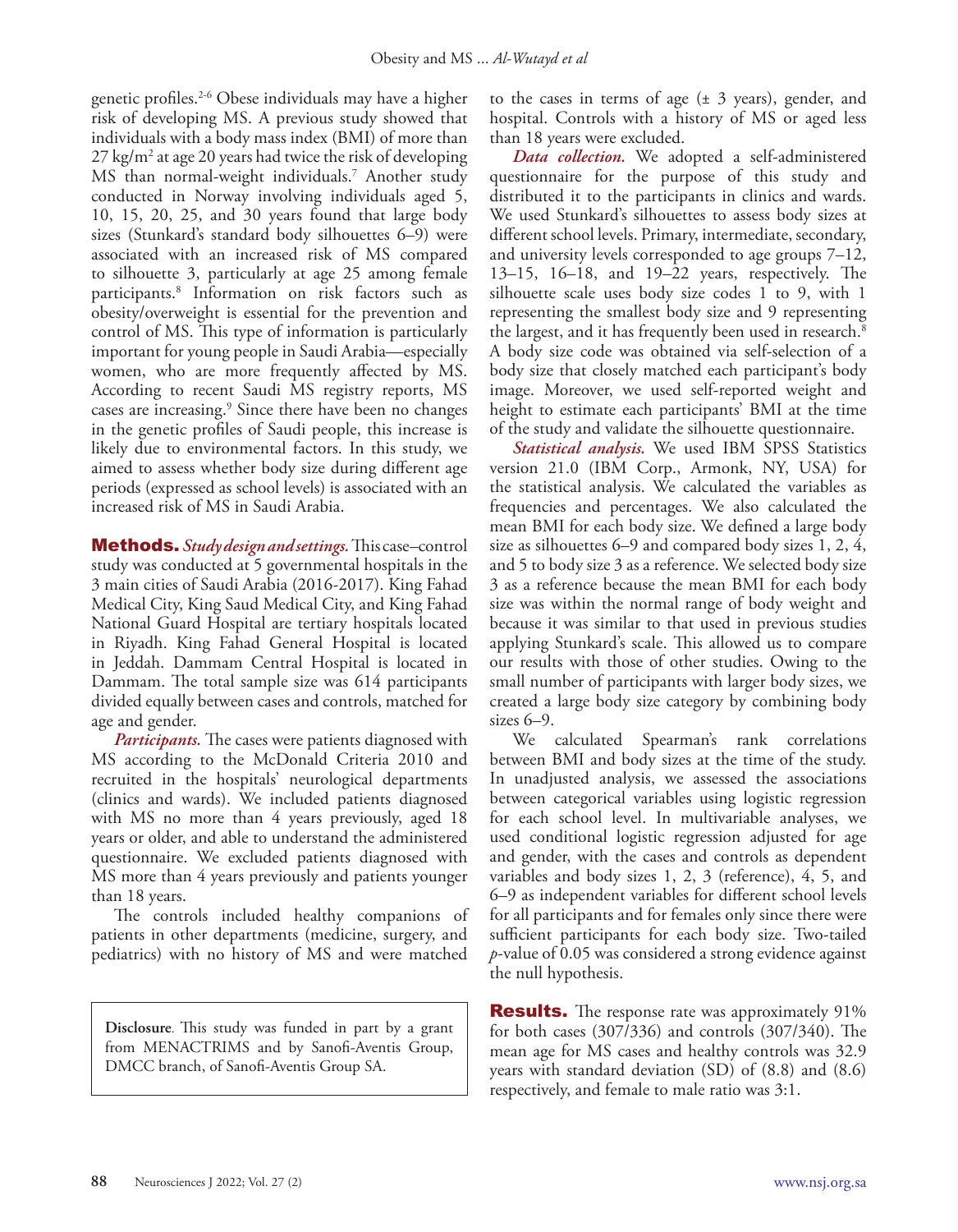Table 1 - Mean body mass index for each body silhouette of male and female participants at the time of the study.

| Gender / Group |                                                                    |                |      |      | Body silhouette |      |      |      |      |  |  |  |  |  |  |  |
|----------------|--------------------------------------------------------------------|----------------|------|------|-----------------|------|------|------|------|--|--|--|--|--|--|--|
|                |                                                                    | $\mathfrak{D}$ | 3    | 4    |                 | 6    |      | 8    | 9    |  |  |  |  |  |  |  |
| Male           |                                                                    |                |      |      |                 |      |      |      |      |  |  |  |  |  |  |  |
| MS patients    | 23.9                                                               | 21.7           | 23.4 | 25.7 | 26.9            | 31.2 | 31.6 | 37.2 | 44.7 |  |  |  |  |  |  |  |
| Controls       | N/A                                                                | 22.3           | 23.1 | 26.7 | 26.5            | 30.3 | 30.9 | 38.4 | N/A  |  |  |  |  |  |  |  |
| Female         |                                                                    |                |      |      |                 |      |      |      |      |  |  |  |  |  |  |  |
| MS patients    | 19.7                                                               | 21             | 23.5 | 25.7 | 27.7            | 30.7 | 35.3 | 39.9 | 33.8 |  |  |  |  |  |  |  |
| Controls       | 19.5                                                               | 21.1           | 23.7 | 26.8 | 29.9            | 32.9 | 35.9 | 38.1 | 38.5 |  |  |  |  |  |  |  |
|                | All values are means, MS - multiple sclerosis, N/A - not available |                |      |      |                 |      |      |      |      |  |  |  |  |  |  |  |

|  |  |  |  |  |  | <b>Table 2</b> - Unadiusted analysis of the association between body size during different school levels and the odds of developing multiple sclerosis. |  |  |  |  |  |  |  |  |  |  |  |  |  |  |
|--|--|--|--|--|--|---------------------------------------------------------------------------------------------------------------------------------------------------------|--|--|--|--|--|--|--|--|--|--|--|--|--|--|
|--|--|--|--|--|--|---------------------------------------------------------------------------------------------------------------------------------------------------------|--|--|--|--|--|--|--|--|--|--|--|--|--|--|

| School level /Body size | MS patients<br>$n=307$ | Controls<br>$n=307$<br>n(%) | Crude OR (95% CI)                                                  | $P$ -value |
|-------------------------|------------------------|-----------------------------|--------------------------------------------------------------------|------------|
| Primary school          |                        |                             |                                                                    |            |
| 1                       | 99 (32)                | 117 (38)                    | $0.67(0.40 - 1.13)$                                                | 0.134      |
| $\overline{2}$          | 83 (27)                | 92 (30)                     | $0.72(0.42 - 1.22)$                                                | 0.223      |
| $\overline{3}$          | 44(14)                 | 35(11)                      | Reference                                                          |            |
| $\overline{4}$          | 31(10)                 | 46(15)                      | $0.54(0.28 - 1.01)$                                                | 0.055      |
| 5                       | 23(8)                  | 13(4)                       | $1.41(0.63 - 3.17)$                                                | 0.410      |
| $6 - 9$                 | 27(9)                  | 4(1)                        | $5.37(1.72 - 16.79)$                                               | 0.004      |
| Intermediate school     |                        |                             |                                                                    |            |
| 1                       | 46(15)                 | 77(25)                      | $0.70(0.40 - 1.21)$                                                | 0.199      |
| $\overline{2}$          | 94 (31)                | 93 (30)                     | $1.18(0.71 - 1.95)$                                                | 0.520      |
| $\overline{3}$          | 42(14)                 | 49(16)                      | Reference                                                          |            |
| $\overline{4}$          | 46(15)                 | 59 (19)                     | $0.91(0.52 - 1.60)$                                                | 0.742      |
| 5                       | 40(13)                 | 17(6)                       | $2.75(1.36 - 5.54)$                                                | 0.005      |
| $6 - 9$                 | 39(13)                 | 12(4)                       | $3.79(1.76 - 8.17)$                                                | 0.001      |
| Secondary school        |                        |                             |                                                                    |            |
| 1                       | 30(10)                 | 48 (16)                     | $0.94(0.53 - 1.67)$                                                | 0.827      |
| $\mathfrak{2}$          | 80 (26)                | 66 (22)                     | $1.80(1.11-2.90)$                                                  | 0.018      |
| 3                       | 50(16)                 | 77(25)                      | Reference                                                          |            |
| $\overline{4}$          | 62(20)                 | 65(21)                      | $1.41(0.86 - 2.32)$                                                | 0.177      |
| 5                       | 36(12)                 | 33(11)                      | $1.64(0.91 - 2.96)$                                                | 0.103      |
| $6 - 9$                 | 49(16)                 | 18(6)                       | $4.08(2.14 - 7.81)$                                                | < 0.001    |
| University              |                        |                             |                                                                    |            |
| 1                       | 32(11)                 | 37(12)                      | $1.04(0.57-1.89)$                                                  | 0.895      |
| $\mathfrak{2}$          | 64(21)                 | 55 $(18)$                   | $1.38(0.83 - 2.29)$                                                | 0.219      |
| 3                       | 54 (18)                | 67(22)                      | Reference                                                          |            |
| $\overline{4}$          | 52 (17)                | 77(25)                      | $0.80(0.49 - 1.33)$                                                | 0.392      |
| 5                       | 52(17)                 | 44(15)                      | $1.42(0.83 - 2.44)$                                                | 0.201      |
| $6 - 9$                 | 48 (16)                | 24(8)                       | $2.41(1.31 - 4.43)$                                                | 0.005      |
|                         |                        |                             | MS - multiple sclerosis, OR - odds ratio, CI - confidence interval |            |

The mean BMI for each body silhouette is shown in **Table 1**. The mean BMIs correlated well with the respective silhouettes (r=0.82).

The unadjusted analysis showed that the odds of developing MS among participants with a large body size during primary school were more than 5 times

higher than among those with body size 3 (OR: 5.37, 95% CI: 1.72–16.79). Body sizes 1, 2, 4, and 5 showed no statistically significant associations. The odds of developing MS among participants with a large body size during intermediate school were over 3 times higher than among those with body size 3 (OR: 3.79, 95%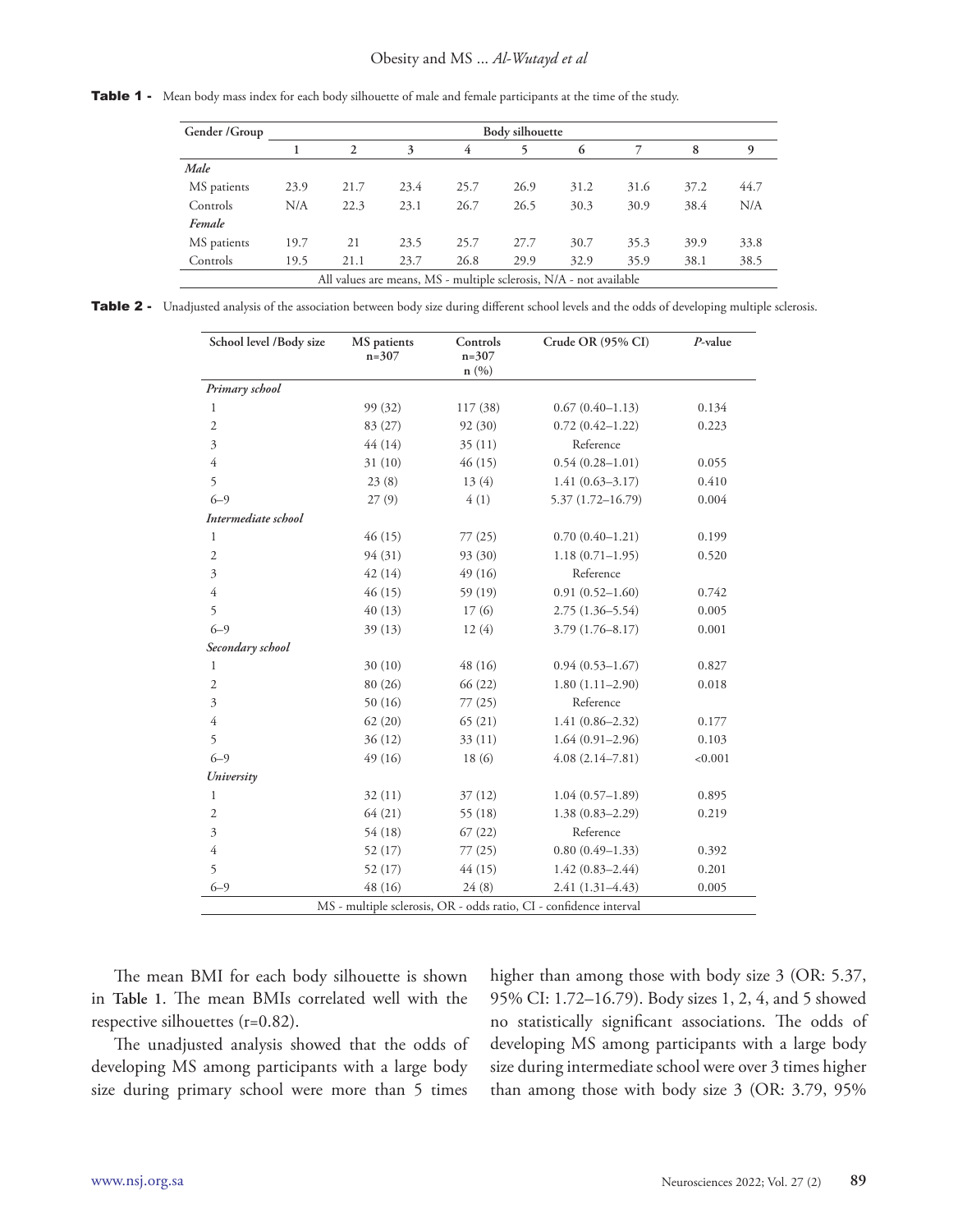| School level /Body size | $All*$                                                                             |            | Females              |            |
|-------------------------|------------------------------------------------------------------------------------|------------|----------------------|------------|
|                         | <b>Adjusted OR</b><br>$(95\% \text{ CI})$                                          | $P$ -value | Adjusted OR (95% CI) | $P$ -value |
| Primary school          |                                                                                    |            |                      |            |
| 1                       | $1.12(0.55 - 2.26)$                                                                | 0.762      | $1.70(0.75 - 3.88)$  | 0.206      |
| 2                       | $0.85(0.45 - 1.60)$                                                                | 0.614      | $1.18(0.56 - 2.49)$  | 0.671      |
| 3                       | Reference                                                                          |            | Reference            |            |
| 4                       | $0.36(0.17-0.76)$                                                                  | 0.007      | $0.41(0.18 - 0.95)$  | 0.039      |
| 5                       | $0.51(0.18-1.45)$                                                                  | 0.207      | $0.96(0.26 - 3.51)$  | 0.951      |
| $6 - 9$                 | $1.57(0.41 - 6.05)$                                                                | 0.516      | $1.04(0.24 - 4.60)$  | 0.958      |
| Intermediate school     |                                                                                    |            |                      |            |
| 1                       | $0.39(0.17-0.90)$                                                                  | 0.029      | $0.25(0.09-0.66)$    | 0.005      |
| 2                       | $0.87(0.46 - 1.65)$                                                                | 0.675      | $0.46(0.21 - 0.98)$  | 0.045      |
| 3                       | Reference                                                                          |            | Reference            |            |
| $\overline{4}$          | $1.07(0.54 - 2.14)$                                                                | 0.845      | $0.87(0.39-1.95)$    | 0.740      |
| 5                       | $3.75(1.41-10)$                                                                    | 0.008      | $3.04(1.01-9.11)$    | 0.047      |
| $6 - 9$                 | $3.75(1.10-12.78)$                                                                 | 0.035      | $4.59(1.01-20.86)$   | 0.048      |
| Secondary school        |                                                                                    |            |                      |            |
| 1                       | $0.82(0.32 - 2.16)$                                                                | 0.694      | $0.87(0.30 - 2.48)$  | 0.788      |
| 2                       | $1.68(0.90 - 3.12)$                                                                | 0.101      | $1.79(0.88 - 3.63)$  | 0.109      |
| 3                       | Reference                                                                          |            | Reference            |            |
| $\overline{4}$          | $1.40(0.73 - 2.68)$                                                                | 0.311      | $1.61(0.73 - 3.55)$  | 0.242      |
| 5                       | $1.23(0.49 - 3.07)$                                                                | 0.656      | $1.61(0.53 - 4.87)$  | 0.400      |
| $6 - 9$                 | $1.49(0.45 - 4.90)$                                                                | 0.515      | $1.44(0.34 - 6.09)$  | 0.617      |
| University              |                                                                                    |            |                      |            |
| 1                       | $1.92(0.80 - 4.60)$                                                                | 0.144      | $1.69(0.67 - 4.26)$  | 0.269      |
| $\overline{c}$          | $1.31(0.72 - 2.39)$                                                                | 0.378      | $1.56(0.80 - 3.05)$  | 0.194      |
| 3                       | Reference                                                                          |            | Reference            |            |
| 4                       | $0.60(0.33 - 1.07)$                                                                | 0.084      | $0.68(0.33 - 1.40)$  | 0.291      |
| 5                       | $1.03(0.51 - 2.09)$                                                                | 0.930      | $0.92(0.39 - 2.16)$  | 0.851      |
| $6 - 9$                 | $0.97(0.37 - 2.57)$                                                                | 0.950      | $0.79(0.24 - 2.58)$  | 0.696      |
|                         | *Adjusted for age, gender, and hospital, OR - odds ratio, CI - confidence interval |            |                      |            |

Table 3 - Multivariable analysis of the association between body size during different school levels and the odds of developing multiple sclerosis.

CI: 1.76–8.17) and more than twice as high among those with body size 5 (OR: 2.75, 95% CI: 1.36–5.54). Body sizes 1, 2, and 4 showed no statistically significant associations. The odds of developing MS among participants with a large body size during secondary school were about 4 times higher than those with body size 3 (OR: 4.08, 95% CI: 2.14–7.81) and nearly twice as high among participants with body size 2 (OR: 1.80, 95% CI: 1.11–2.90). Body sizes 1, 4, and 5 showed no statistically significant associations. The odds of developing MS among participants with a large body size during university were nearly 2.5 times higher than among those with body size 3 (OR: 2.41, 95% CI: 1.31–4.43). Body sizes 1, 2, 4, and 5 showed no statistically significant associations **(Table 2)**.

In multivariable analysis adjusted for age and gender for all participants, body size 4 during primary school was independently associated with decreased odds of developing MS (AOR: 0.36, 95% CI: 0.17–0.76). Large body sizes (6–9) and body size 5 during intermediate school were independently associated with increased odds of MS (AOR: 3.75, 95% CI: 1.10–12.78 and AOR: 3.75, 95% CI: 1.41–10, respectively). The smallest body size (1) during intermediate school was associated with lower odds of developing MS (AOR: 0.28, 95% CI: 0.13–0.61).

Multivariable analysis of female participants only showed that body sizes 1 and 2 during intermediate school were independently associated with decreased odds of developing MS (AOR: 0.25, 95% CI: 0.09–0.66 and AOR: 0.46, 95% CI: 0.21–0.98, respectively). Conversely, large body sizes (6–9) and body size 5 during intermediate school were independently associated with increased odds of developing MS (AOR: 3.04, 95%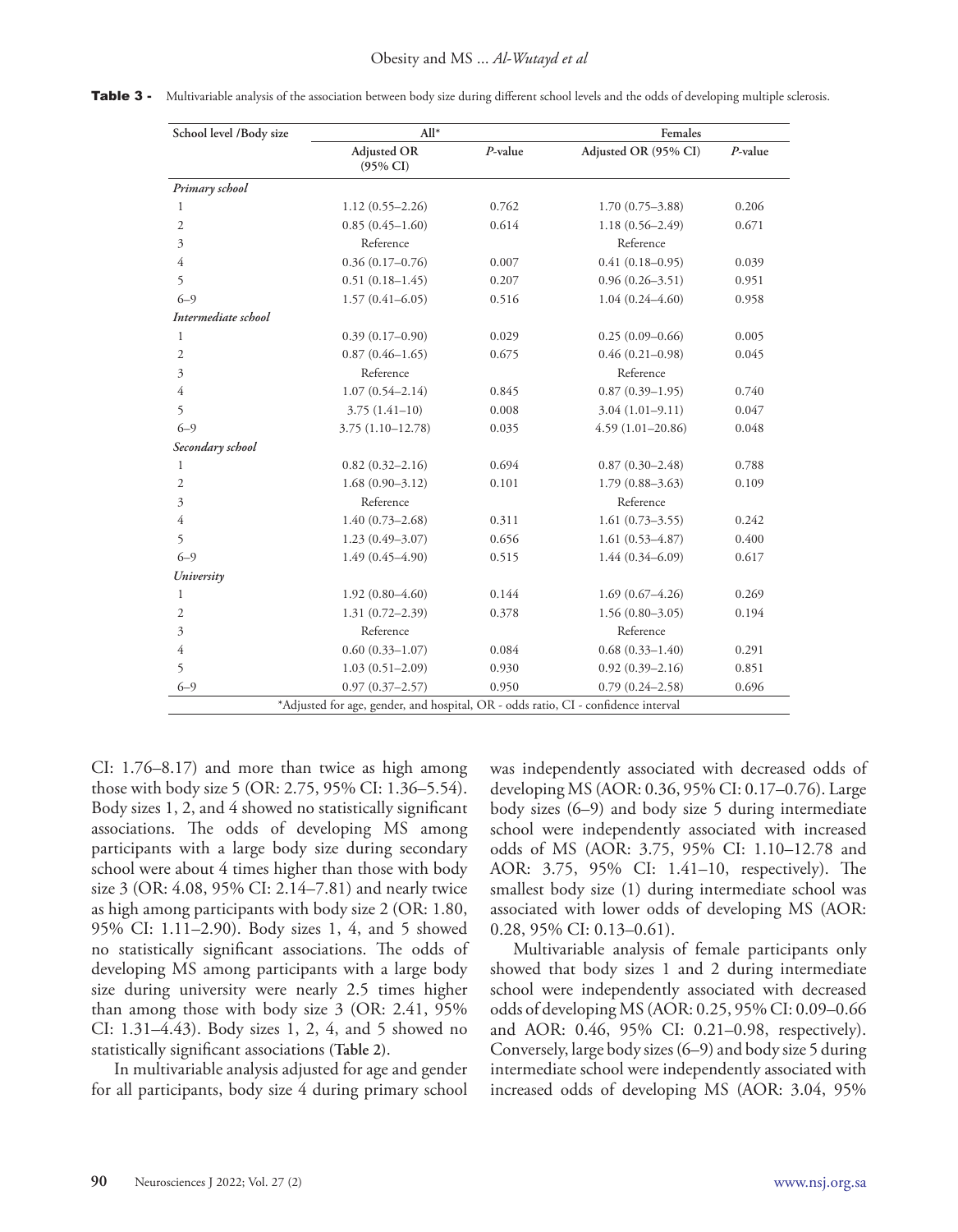CI: 1.01–9.11 and AOR: 4.59, 95% CI: 1.01–20.86, respectively; **Table 3**).

**Discussion.** In this multicenter matched casecontrol study, we found that a large body size during intermediate school (ages 13–15) was associated with 3.75 times higher odds of developing MS compared with body size 3. Likewise, body size 5 was associated with 3.75 times higher odds of developing MS than body size 3. Conversely, body size 1 was associated with decreased odds of developing MS. These results suggest that weight during adolescence, rather than during adulthood or childhood, is critical for determining the risk of MS, particularly among girls. This finding is consistent with a study on an American population reporting that obese girls aged 11–18 years had a 78% higher risk of developing pediatric MS with an onset age of less than 18 years.<sup>10</sup> A recent published study found that obese aged 14-16 years had a highest association with MS risk.<sup>11</sup> A Danish prospective cohort study also found a stronger association between obesity and the risk of MS in girls than in boys aged 7–13 years.12 A matched case–control study conducted at a hospital in Madinah, Saudi Arabia found that the risk of developing MS was significantly higher (8.97 times) among adolescents with large body sizes (7–9) than among those with the smallest body size (1). However, due to its small sample size, that study did not use gender-stratified data in its analysis.13

In our study, a large body size during primary and secondary school and university showed no association with the risk of MS, whereas body size 4 among girls during primary school showed lower odds of developing MS. These findings are in line with those from the large longitudinal Nurses' Health Study in the United States, which reported that obese adolescents have an increased risk of MS but found no association between a large body size during childhood or adulthood and the risk of MS.14

Although the complete etiology of MS is not well understood, it is known that it is the result of a complex interaction between genetic susceptibility and environmental factors. A case–control study on Swedish and American populations found a significant interaction between obesity during adolescence and HLA-A1\*15. Furthermore, obese individuals with HLA-DRB1\*15 who were HLA-A\*02-negative had a 16 times higher risk of MS than nonobese individuals with no genetic risk factors.<sup>15</sup> In Saudi Arabia, HLA-DRB1\*15:01 is the most frequent risk allele in MS patients compared to healthy individuals.16 A previous study also reported an interaction between adolescent obesity and a history of infectious mononucleosis.17

Another study reported an interaction between BMI and smoking.18 Further studies investigating the association between obesity and the risk of MS taking into consideration genetic factors are warranted.

A possible explanation for the connection between obesity and the risk of MS is that obese individuals have lower vitamin D metabolite levels.<sup>19-20</sup> Obesity is associated with lower levels of circulating vitamin  $D^{21,22}$ and 25-hydroxyvitamin D compared with normal weight. Thus, obesity during childhood may be a strong risk factor for MS. Moreover, obesity is related to a low-grade chronic inflammatory condition and the release of cytokines, which influence immune reactions and possibly increase the risk of MS.23-25 Furthermore, several adipokines, such as leptin, resistin, visfatin, and adiponectin, that link metabolic status to the immune system may play a role in the pathogenesis of  $MS.26,27$ In Saudi Arabia, the rates of obesity among male and female students aged 6–16 years are 18.4% and 18%, respectively.28 Our findings suggest that adolescence and possibly childhood are periods of life during which individuals, especially girls, are particularly vulnerable to exposure to risk factors for MS. A previous study found that exercise reduces the risk of MS.<sup>29</sup> Therefore, interventions against obesity in adolescents, such as encouraging physical activity and maintaining a normal BMI, are needed, especially for girls.

In our study, the response rate was 91% for both cases and controls, which is considered good. Both cases and controls showed a strong interest in contributing to the study. We may attribute this to various reasons, such as an interest in learning the study's results and the prevention of MS in their families and the general population.

*Strengths and limitations.* To our knowledge, no similar studies with relatively large sample sizes have been conducted in a Middle Eastern country. Thus, the obtained results are useful, as an association between body size and MS has been shown only in Western countries. We recruited patients with MS within 4 years of diagnosis to minimize incidence–prevalence bias. The cases and controls were comparable in terms of demographic characteristics and socioeconomic status. Nevertheless, as this was a case–control study with some exposures referring to previous years, it may be subject to exposure misclassification. However, in assessing obesity, we used school levels rather than age groups to facilitate the participants' recall. Also, because BMIs during different age periods and an MS registry were unavailable, we used the silhouette questionnaire, which is considered a robust tool for distinguishing obese from nonobese status.<sup>30</sup> Although some studies have suggested that each silhouette does not necessarily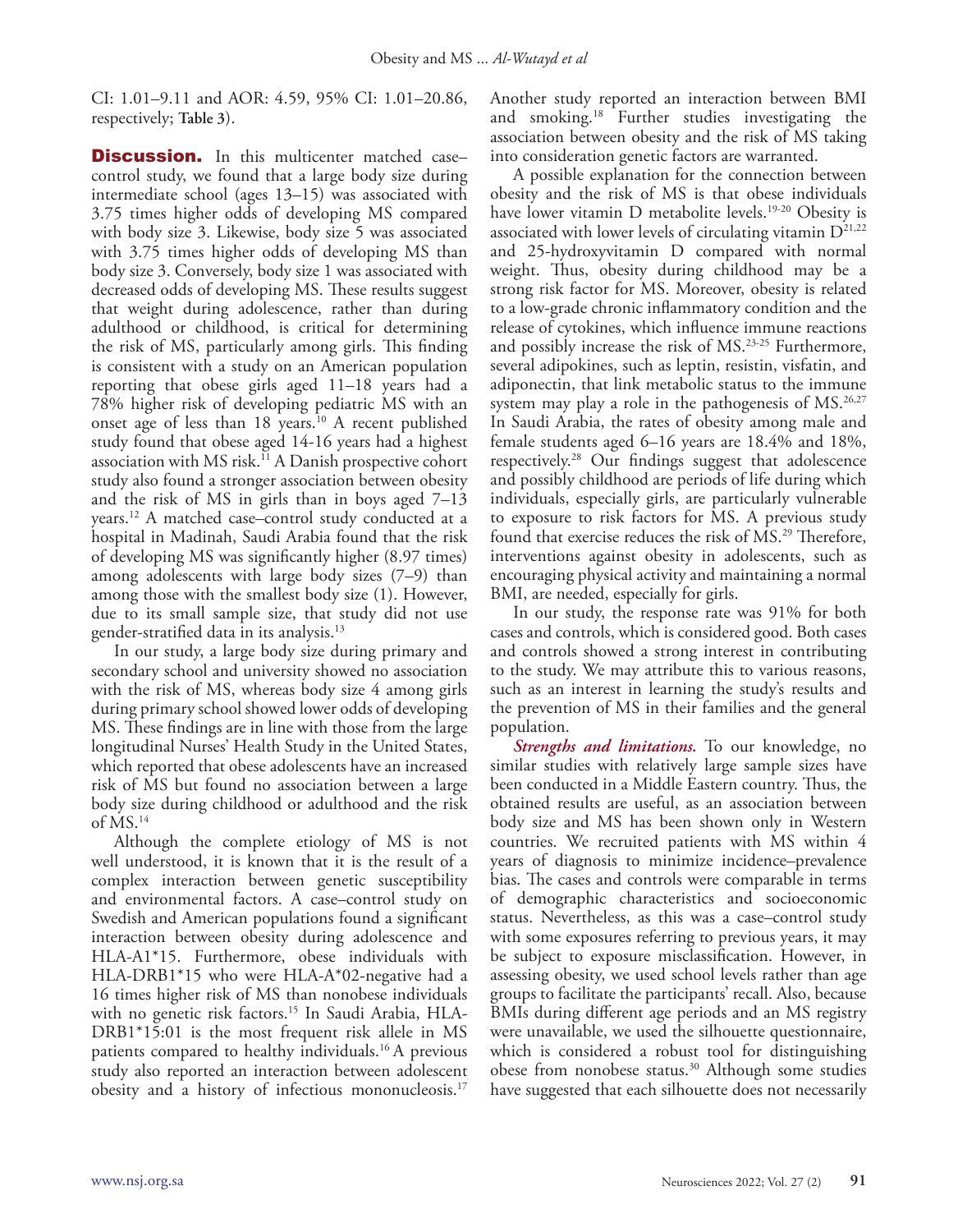directly correspond to a specific BMI, in our study, Stunkard's body silhouettes correlated well with BMI. Furthermore, the body size code at the time of the study was obtained by selecting the body size that most closely matched the participants' body image. Additionally, we used self-reported weight and height to estimate each participant's BMI, and then we calculated the mean BMI for each body size. Therefore, selection bias cannot be excluded, although the controls were selected from the same hospital as the cases; however, the controls may not be representative of the study base that gave rise to cases. Selection bias may also be present because some controls may have had MS with a relatively long latent period; however, this is unlikely, as MS is uncommon in the general population. We sought to minimize the risk of misclassified responses, non-differential in the general population and differential due to MS patients' deteriorating cognitive function. This is another reason why we included only patients diagnosed no more than 4 years previously. On the other hand, although excluding patients with longer-standing MS may have minimized response misclassification, it may have led to selection bias. We did not control for other potential risk factors, such as vitamin D levels and smoking status, which may have resulted in residual confounding. Finally, due to the small sample size of male participants, we did not properly assess interactions by gender; therefore, we could not fully determine whether the associations differed according to gender.

*Conclusions.* The results of this nationally based case–control study support a link between obesity and MS. Overweight and obesity in adolescent girls of intermediate school age (ages 13–15) are associated with an increased risk of MS. Encouraging physical activity and a healthy diet during this age period is strongly recommended.

### References

- 1. Dobson R, Giovannoni G. Multiple sclerosis a review. *Eur J Neurol* 2019; 26: 27-40.
- 2. Al Jumah M, Kojan S, Al Shehri AM, Al Balwi M, Al Abdulkarim I, Masuadi EM, et al. HLA class II polymorphism in Saudi patients with multiple sclerosis. *HLA* 2018; 91: 17-22.
- 3. Al Wutayd O, Mohamed AG, Saeedi J, Al Otaibi H, Al Jumah M. Environmental exposures and the risk of multiple sclerosis in Saudi Arabia. *BMC Neurol* 2018; 18: 86.
- 4. Thompson AJ, Baranzini SE, Geurts J, Hemmer B, Ciccarelli O. Multiple sclerosis. *Lancet* 2018; 391: 1622-1636.
- 5. Al Wutayd O. Association of infections with multiple sclerosis in Gulf Cooperation Council countries: a review. *J Int Med Res* 2020; 48: 300060519884151.
- 6. Olsson T, Barcellos LF, Alfredsson L. Interactions between genetic, lifestyle and environmental risk factors for multiple sclerosis. *Nat Rev Neurol* 2017; 13: 25-36.
- 7. Hedstrom AK, Olsson T, Alfredsson L. High body mass index before age 20 is associated with increased risk for multiple sclerosis in both men and women. *Mult Scler* 2012; 18: 1334-1336.
- 8. Wesnes K, Riise T, Casetta I, Drulovic J, Granieri E, Holmoy T, et al. Body size and the risk of multiple sclerosis in Norway and Italy: the EnvIMS study. *Mult Scler* 2015; 21: 388-395.
- 9. AlJumah M, Bunyan R, Al Otaibi H, Al Towaijri G, Karim A, Al Malik Y, et al. Rising prevalence of multiple sclerosis in Saudi Arabia, a descriptive study. *BMC Neurol* 2020; 20: 49.
- 10. Langer-Gould A, Brara SM, Beaber BE, Koebnick C. Childhood obesity and risk of pediatric multiple sclerosis and clinically isolated syndrome. *Neurology* 2013; 80: 548-552.
- 11. Aa Høglund RA, Meyer HE, Stigum H, Torkildsen Ø, Nina Grytten N, Holmøy T, et al. Association of Body Mass Index in Adolescence and Young Adulthood and Long-term Risk of Multiple Sclerosis: A Population-Based Study. *Neurology* 2021; 97: e2253-e2261.
- 12. Munger KL, Bentzen J, Laursen B, Stenager E, Koch-Henriksen N, Sorensen TI, et al. Childhood body mass index and multiple sclerosis risk: a long-term cohort study. *Mult Scler* 2013; 19: 1323-1329.
- 13. Halawani AT, Zeidan ZA, Kareem AM, Alharthi AA, Almalki H.A. Sociodemographic, environmental and lifestyle risk factors for multiple sclerosis development in the Western region of Saudi Arabia: a matched case control study. *Saudi Med J* 2018; 39: 808-814.
- 14. Munger KL, Chitnis T, Ascherio A. Body size and risk of MS in two cohorts of US women. *Neurology* 2009; 73: 1543-1550.
- 15. Hedström AK, Bomfim IL, Barcellos L, Gianfrancesco M, Schaefer C, Kockum I, Olsson T, et al. Interaction between adolescent obesity and HLA risk genes in the etiology of multiple sclerosis. *Neurology* 2014; 82: 865-872.
- 16. Al Jumah M, Kojan S, Al Shehri AM, Al Balwi M, Al Abdulkarim I, Masuadi EM, et al. HLA class II polymorphism in Saudi patients with multiple sclerosis. *HLA* 2018; 91: 17-22.
- 17. Hedström AK, Bomfim I, Hillert J, Olsson T, Alfredsson L. Obesity interacts with infectious mononucleosis in risk of multiple sclerosis. *Eur J Neurol* 2015; 22: e578-e538.
- 18. Manouchehrinia A, Hedström AK, Alfredsson L, Olsson T, Hillert J, Ramanujam R. Association of pre-disease body mass index with multiple sclerosis prognosis. *Front Neurol* 2018; 9: 232.
- 19. Abbas MA. Physiological functions of Vitamin D in adipose tissue. *J Steroid Biochem Mol Biol* 2017; 165: 369-381.
- 20. Ruiz-Ojeda FJ, Anguita-Ruiz A, Leis R, Aguilera CM. Genetic Factors and Molecular Mechanisms of Vitamin D and Obesity Relationship. *Ann Nutr Metab* 2018; 73: 89-99.
- 21. Goldner WS, Stoner JA, Thompson J, Taylor K, Larson L, Erickson J, et al. Prevalence of vitamin D insufficiency and deficiency in morbidly obese patients: a comparison with non-obese controls. *Obes Surg* 2008; 18: 145-150.
- 22. Konradsen S, Ag H, Lindberg F, Hexeberg S, Jorde R. Serum 1,25-dihydroxy vitamin D is inversely associated with body mass index. *Eur J Nutr* 2008; 47: 87-91.
- 23. Ellulu MS, Patimah I, Khaza'ai H, Rahmat A, Abed Y. Obesity and inflammation: the linking mechanism and the complications. *Arch Med Sci* 2017; 13: 851-863.